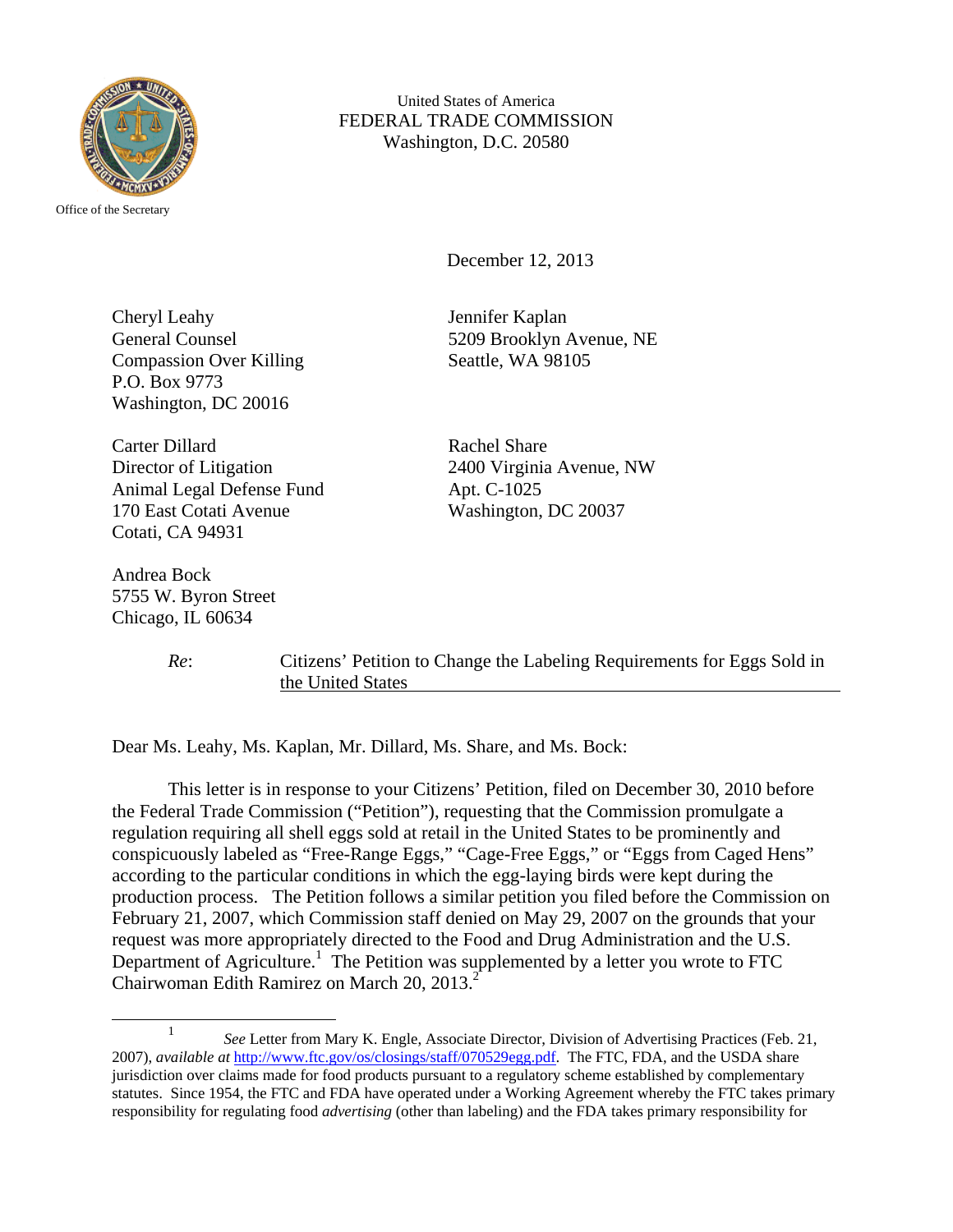Your Petition and associated materials argue that current labeling of shell eggs contains materially misleading claims, both express and implied, as well as material omissions of fact, which distort the market for such products. Your Petition sets forth certain labeling claims made on egg cartons, $3$  states that such claims are deceptive and are material to consumers, $4$  argues that recent studies establish that cage-produced eggs are nutritionally inferior to free-range eggs,<sup>5</sup> and claims that there is a strong public policy justification to adopt the requested regulation.<sup>6</sup>

#### **Decision Summary**

 For the reasons stated herein, the Commission has decided not to commence the rulemaking proceeding requested by your Petition. We do not have sufficient evidence to determine that the practices described in your Petition are deceptive or unfair under the Federal Trade Commission Act. Nor is it apparent that deceptive or unfair practices regarding the labeling of egg-production methods are prevalent. We are also mindful of the fact that the rulemaking that you propose would entail considerable costs and believe that, under these circumstances, case-by-case investigations are a more effective tool to address the practices identified by your Petition. Therefore, your request is denied.

#### **Standard for Rulemaking**

The Commission has authority under Section 18 of the FTC Act to commence a rulemaking to prescribe "rules which define with specificity acts or practices which are unfair or deceptive acts or practices in or affecting commerce."<sup>7</sup> In determining whether to conduct such a rulemaking, the Commission considers not only the nature of the practices at issue (*i.e.*, whether they may be deceptive or unfair) and the prevalence of those practices, $\delta$  but also may consider

 $\overline{a}$ regulating food *labeling. See* Working Agreement Between Federal Trade Commission and Food and Drug Administration, 4 Trade Reg. Rep. (CCH) ¶ 9850.01 (June 9, 1954).

2 The Petition is identical in material respects to petitions you filed before the Food and Drug Administration ("FDA") and the U.S. Department of Agriculture's Food Safety and Inspection Service ("FSIS") and the Agricultural Marketing Service ("AMS") in the fall of 2010 and the winter of 2011. The AMS denied your petition on March 21, 2011, and the FDA denied your Petition on August 28, 2013.

- 3 *See* Petition at 11-17, 38-41.
- 4 *Id.* at 17-19.
- 5 *Id.* at 19-25.
- 6 *Id.* at 25-34.

7 15 U.S.C. § 57a(a)(1)(B). The FTC's substantive rulemaking authority was codified in 1975 by the Magnuson-Moss Act, which added Section 18 to the FTC Act.

8 15 U.S.C. § 57a(b)(3). The Commission may conclude that particular acts or practices are prevalent if one of two conditions is met: (1) if it has issued cease and desist orders regarding such acts or practices, or (2) there is other information available to the Commission that indicates a widespread pattern of unfair or deceptive acts or practices. *Id.*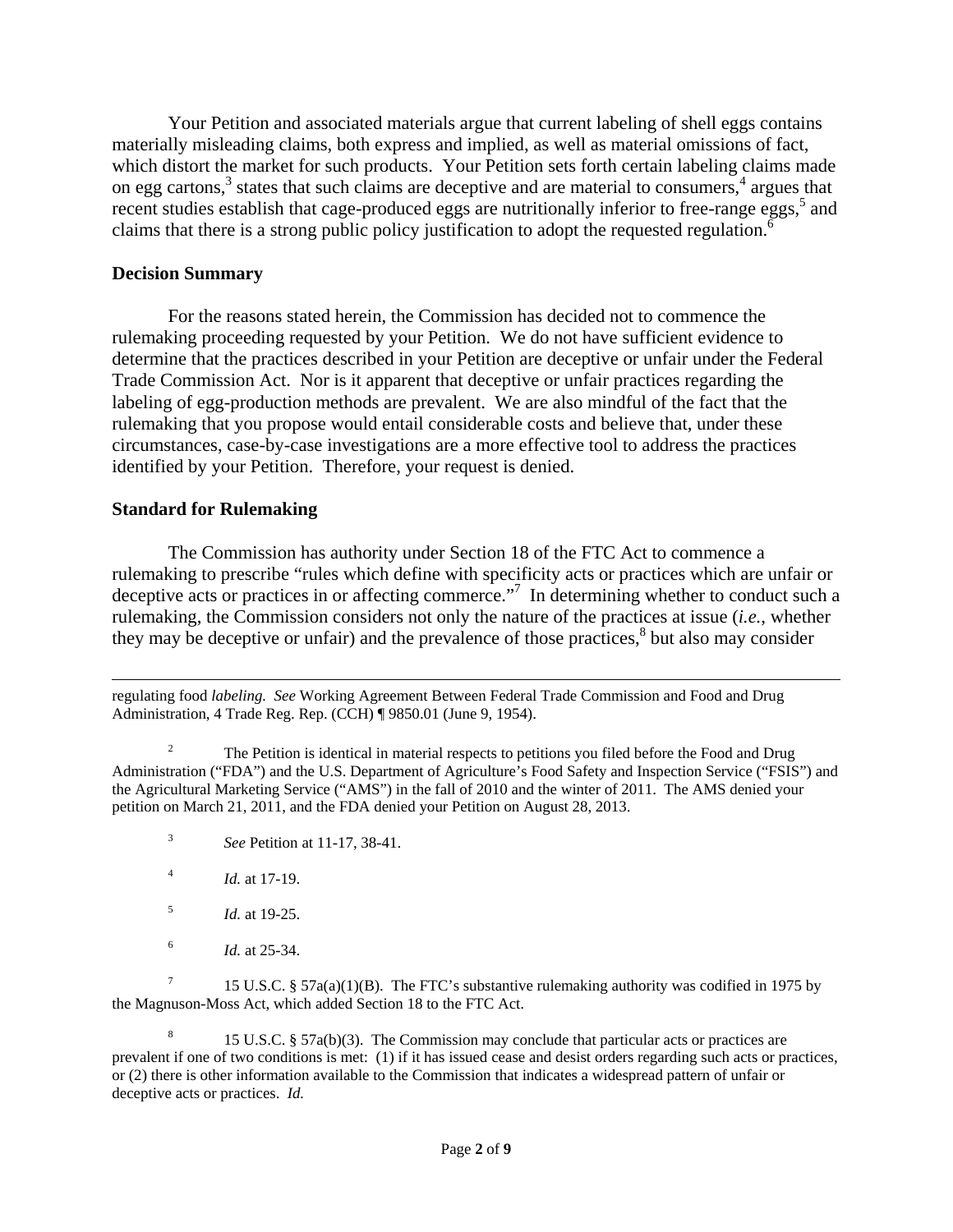the extent of the harm caused by those practices and the likely reduction of harm should the proposed rule be adopted. The Commission also may take into account the likely costs both of undertaking the rulemaking and of ultimately enforcing the proposed rule.<sup>9</sup>

# **FTC Approach to Evaluating Deceptive or Unfair Advertising**

The Federal Trade Commission regulates food advertising under its statutory authority to prohibit unfair or deceptive acts or practices under Section 5 of the FTC Act,<sup>10</sup> and under Sections 12 and 15 of the FTC Act, prohibiting "any false advertisement" for, among other things, food products.<sup>11</sup> The Commission has set forth its interpretations of this authority in its Deception Policy Statement,<sup>12</sup> Statement on Advertising Substantiation,<sup>13</sup> and Policy Statement on Unfairness.14 The Commission has also taken action in a number of food advertising and labeling cases, which may provide additional guidance as to which practices the Commission finds unlawful. $15$ 

Applying the Deception Statement, the Commission will find a food advertisement or label to be deceptive, and therefore unlawful under Section 5, if it contains a representation or omission of fact that is likely to mislead consumers acting reasonably under the circumstances,

 $^{10}$  15 U.S.C. § 45.

11 15 U.S.C. §§ 45, 52, 55 (2012). Section 12 of the FTC Act only applies to food *advertising*, not to its *labeling*, so its applicability here would be limited.

12 *See FTC Policy Statement on Deception*, 103 F.T.C. 174, 175 (1984) (appended to *Cliffdale Assocs., Inc.*, 103 F.T.C. 110 (1984)) (*Deception Statement*).

13 *See FTC Policy Statement on Advertising Substantiation*, 104 F.T.C. 839 (appended to *Thompson Medical Co.*, 104 F.T.C. 648 (1984)) (*Substantiation Statement*). Claims regarding egg production conditions would not fall within the Commission's 1994 Enforcement Policy Statement on Food Advertising, which relates to nutrient content and health claims.

14 *See FTC Policy Statement on Unfairness,* 104 F.T.C. 1070-76 (1984) (appended to *International Harvester Co.*, 104 F.T.C. 949 (1984) and codified at 15 U.S.C. § 45(n)) (*Unfairness Statement*).

15 *See, e.g.*, *POM Wonderful LLC*, 2013 FTC LEXIS 6 (Jan. 16, 2013); *Nestlé HealthCare Nutrition, Inc.*, FTC Docket No. C-4312 (Jan. 12, 2011), *available at* 

http://www.ftc.gov/os/caselist/0923087/110118nestledo.pdf (Decision and Order); *Dannon Co.*, 151 F.T.C. 62 (2010); *Kellogg Co.*, FTC Docket No. C-4262 (Jul. 27, 2009), *available at*

http://www.ftc.gov/os/caselist/0823145/090731kelloggdo.pdf (Decision and Order); *Tropicana Prods., Inc*., 140 F.T.C. 176 (2005); *KFC Corp*., 138 F.T.C. 422 (2004); *Unither Pharma, Inc*., FTC Docket No. C-4089 (Jul. 22, 2003), *available at* http://www.ftc.gov/os/2003/07/unitherdo.pdf (Decision and Order); *Interstate Bakeries Corp*., 2002 F.T.C. LEXIS 20 (2002); *Abbott Labs., Inc.*, FTC Docket No. C-3745 (May 30, 1997), *available at*  http://www.ftc.gov/os/1997/06/c3745.do.pdf (Decision and Order); *Pizzeria Uno Corp*., 123 F.T.C. 1038 (1997); *Conopco, Inc*., 123 F.T.C. 35 (1997); *Eggland's Best, Inc*., 118 F.T.C. 340 (1994).

 $\frac{1}{9}$ <sup>9</sup> Administrative agencies have broad discretion in determining whether to proceed by rulemaking or administrative adjudication. *See NLRB v. Bell Aerospace Co.*, 416 U.S. 267, 292-94 (1974); *SEC v. Chenery Corp.*, 332 U.S. 194, 203 (Chenery II), *reh'g denied*, 332 U.S. 783 (1947). The Commission has interpreted this discretion to apply equally to decisions to proceed by court action rather than by rulemaking.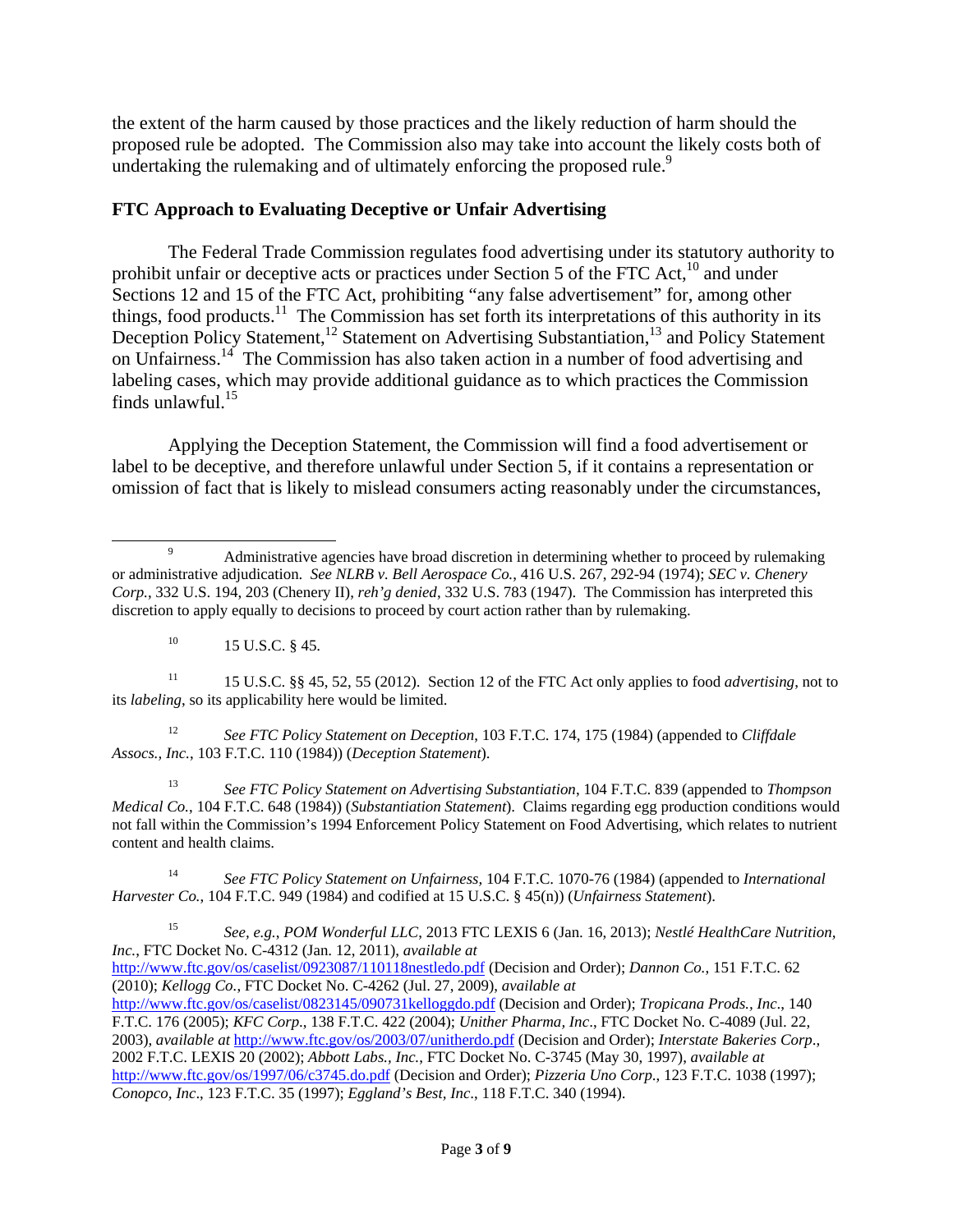and that representation is material.<sup>16</sup> The first step in a deception analysis is to identify the representations, both express and implied, made in an advertisement; in the case of implied representations, the Commission will look to the representation itself and to the overall net impression of the ad, including the juxtaposition of phrases and images, and the nature of the claims.<sup>17</sup> In addition, the Commission will consider whether the ad omits material information that would be necessary to prevent any affirmative representations from being misleading.<sup>18</sup> The Commission conducts this analysis from the perspective of a reasonable consumer.<sup>19</sup> Finally, the Commission will determine whether the claims are likely to affect a consumer's choice or use of the product or service, *i.e.*, whether they are material.<sup>20</sup>

The Commission may consider acts or practices to be unfair under Section 5 of the FTC Act if they cause or are likely to cause substantial injury to consumers that is not reasonably avoidable by consumers themselves and that is not outweighed by countervailing benefits to consumers or to competition. $2<sup>1</sup>$ 

## **Analysis of Petition Requesting Rulemaking**

#### Deception Analysis

Under the Commission's deception analysis, there must first be a representation, omission, or practice that is likely to mislead the consumer.<sup>22</sup> The Petition argues that the terms "free-range" and "cage-free," currently unregulated with respect to shell eggs, imply to consumers a higher standard of care than is the case.<sup>23</sup> The Petition also identifies a set of representations and imagery used by egg manufacturers and marketers on their cartons that you claim are misleading. These include express representations that the eggs are "All Natural," "Animal Friendly," produced from "naturally raised hens," are "farm fresh," and come from "Sunny Meadows,"<sup>24</sup> as well as imagery on cartons, such as a chicken on a nest incubating her eggs, depictions of hens foraging in outdoor conditions, or hens roosting on a fence in the middle of an open field, that you claim imply that the eggs were produced under natural conditions.<sup>25</sup>

- 20 *Deception Statement*, 103 F.T.C. at 182.
- <sup>21</sup> 15 U.S.C. § 45(n).
- 22 *Deception Statement*, 103 F.T.C. at 175.
- 23 *See* Petition at 8-9, 38.
- 24 *See* Petition at 11-14, 35-37.
- 25 *Id.* at 15-17, 35-37.

 <sup>16</sup> *Deception Statement*, 103 F.T.C. 110.

<sup>17</sup> *Deception Statement*, 103 F.T.C. at 176; *Pom Wonderful LLC* at 24.

<sup>18</sup> *Deception Statement*, 103 F.T.C. at 176-77.

<sup>19</sup> *Id.* at 177-81; *Thompson Med. Co.*, 104 F.T.C. at 788.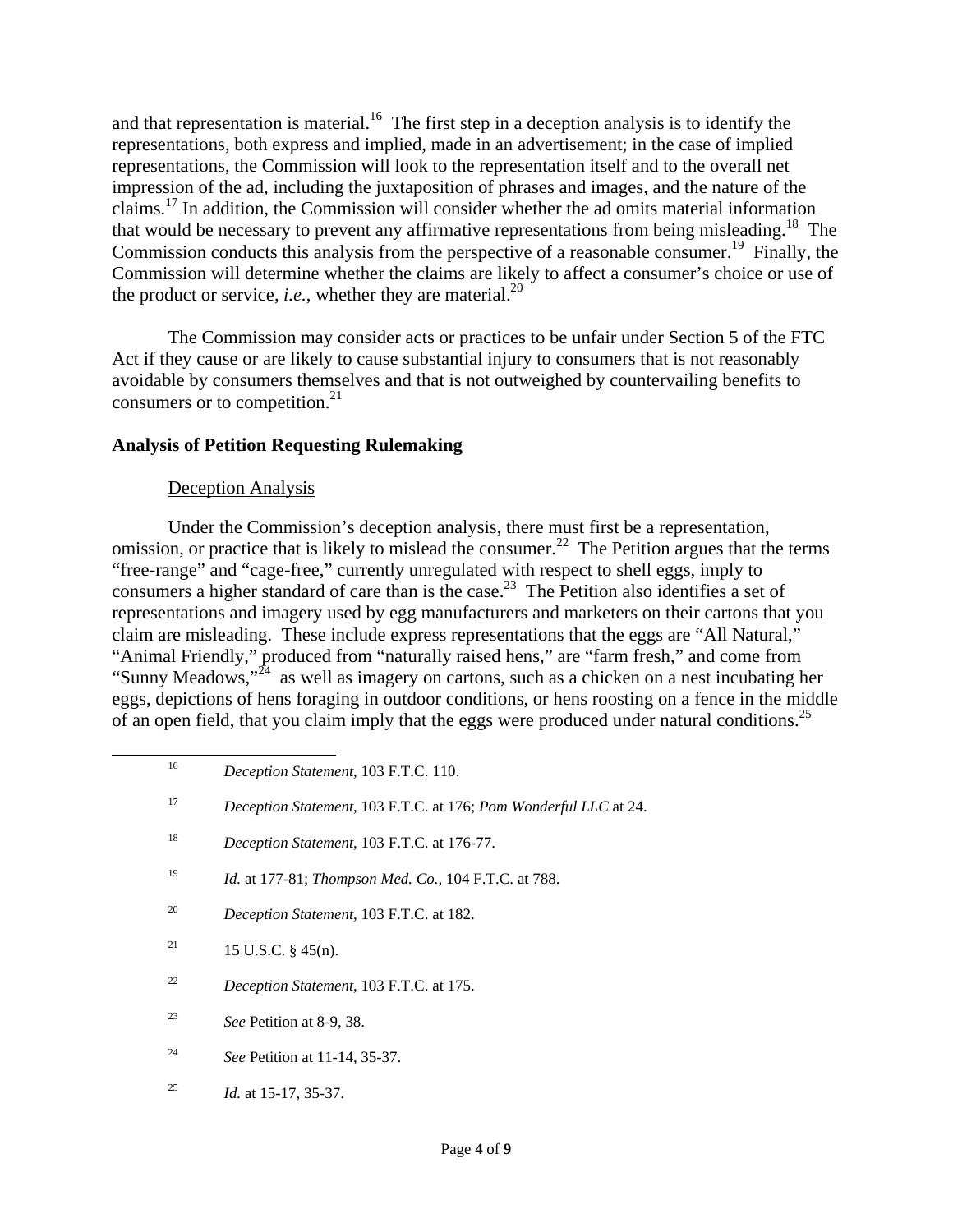Your Petition argues that, alone or in combination, these terms and images create the misleading impression that eggs laid by caged hens were instead derived from free-range or cage-free conditions.

Under the Commission's analysis, a reasonable interpretation is one that would be shared by at least a significant minority of reasonable consumers.<sup>26</sup> Your Petition argues that the appropriate class of consumers includes those who are the least sophisticated, $27$  but also states that even more sophisticated consumers of shell egg products are likely to be misled by depictions and statements of certain egg production conditions.<sup>28</sup>

Your Petition also argues that claims about egg conditions are material to consumers' egg purchasing decisions;<sup>29</sup> the Commission agrees they may be. The Commission considers some claims to be presumptively material, including "express claims, claims significantly involving health or safety, and claims pertaining to the central characteristic of the product.<sup>30</sup> Other claims may also be important to consumers' purchasing decisions. The Petition cites certain consumer polls indicating many U.S. consumers with concerns about animal welfare may desire products labeled as protective of animal welfare. $31$  In this case, the Commission would agree that claims regarding the manner in which shell eggs are produced may be material to some consumers' egg purchasing decisions.

Your Petition calls for the Commission to adopt a rule that would require that eggs sold in retail sales be labeled "cage-free," "free-range," or "eggs from caged hens," depending upon the conditions in which the hens were kept during the production process. Although your Petition asserts generally that the terms "cage-free" or "free-range" are deceptively being used to imply living conditions that differ from those actually provided, the Petition does not provide specific evidence of consumer interpretation of particular carton labels and whether the practices are contrary to how consumers interpret particular label claims.<sup>32</sup> Absent such evidence, the

<sup>29</sup> A "material" misrepresentation is defined as one that is likely to affect a consumer's conduct with respect to the product or service. *Deception Statement*, 103 F.T.C. at 182.

30 *Pom Wonderful LLC* at 121; *Novartis Corp.*, 127 F.T.C. 580, 686 (1999), *aff'd*, 223 F.3d 783 (D.C. Cir. 2000).

31 See Petition at 9-10, 38.

 <sup>26</sup> *Kraft, Inc.*, 114 F.T.C. 40, 122 (1991), *aff'd*, 970 F.2d 311 (7th Cir. 1992); *Telebrands Corp*., 140 F.T.C. 278, 291 (2005) ("[a]n ad is misleading if at least a significant minority of reasonable consumers are likely to take away the misleading claim"), *aff'd*, 457 F.3d 354 (4th Cir. 2006); *Deception Statement*, 103 F.T.C. at 177 n.20 (citing *Kirchner*, 63 F.T.C. 1282 (1963) (explaining a reasonable interpretation is one that would be shared by more than an insignificant and unrepresentative segment of the class of persons to whom the represented is addressed)).

<sup>27</sup> 27 *See* Petition at 37.

<sup>28</sup> *Id.* at 37-38.

<sup>&</sup>lt;sup>32</sup> Your Petition states that a 2007 poll indicates that consumers interpret "natural" to indicate that animals had access to the outdoors, but the details of the poll are not provided and the poll does not appear to specifically address egg packaging. Petition at 42-43. Your Petition does not contain any other empirical evidence regarding how consumers interpret the terms or images that you argue warrant regulation by rulemaking.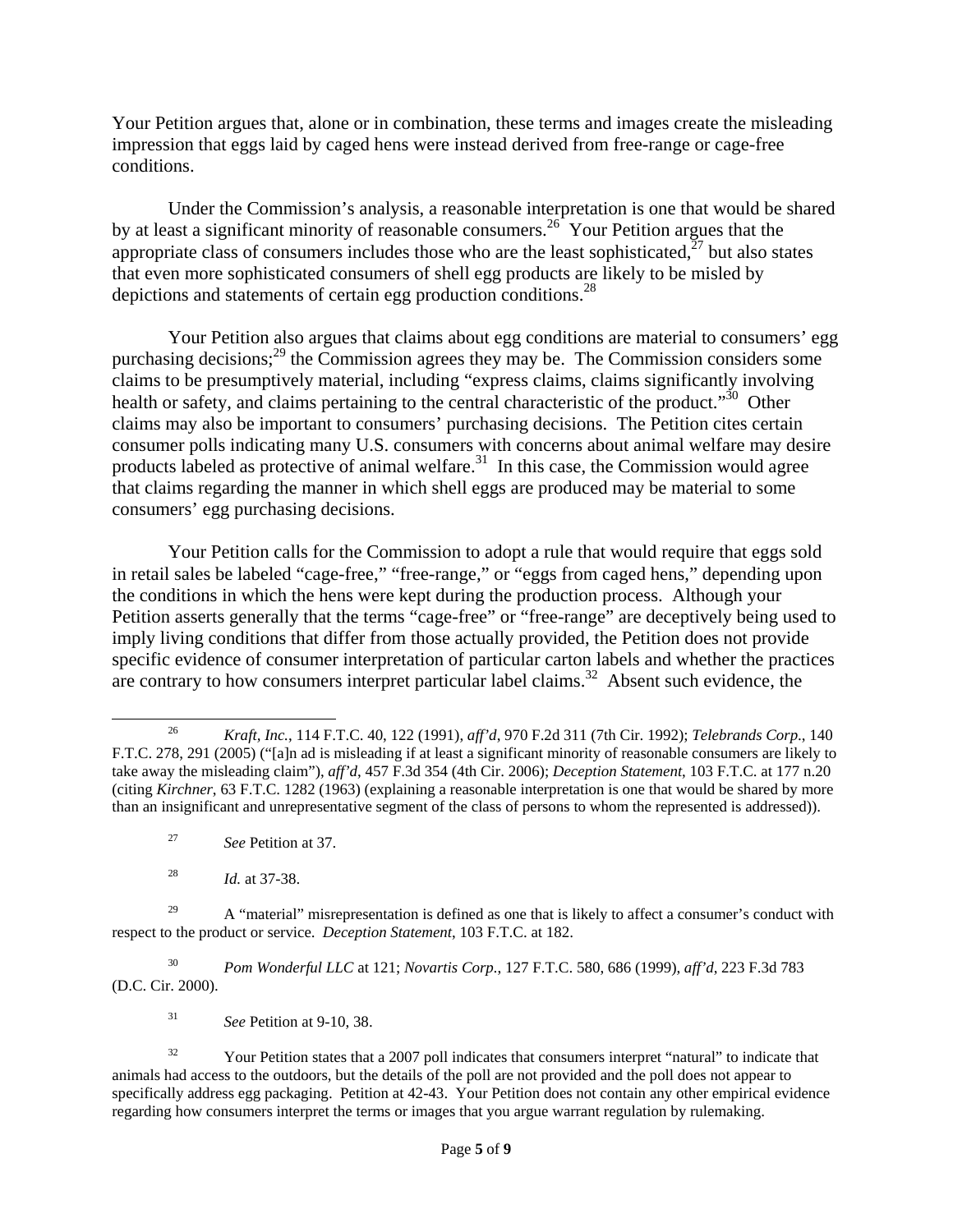Commission cannot conclude, without conducting its own investigations, that the current use of those terms is misleading consumers.

The Commission also is unable to conclude, based on the information in your petition, that terms such as "All Natural," "Animal Friendly," produced from "naturally raised hens," "farm fresh," and "Sunny Meadows," along with certain imagery, create the misleading impression that such eggs are produced either in cage-free or free-range conditions. These marketing terms do not appear to be inherently deceptive; the Commission would have to conduct further factual investigation to determine what impression reasonable consumers would take away. Based on the limited information that you have provided, we are not persuaded that your Petition identifies a set of deceptive acts or practices under the Federal Trade Commission Act that warrant the initiation of a rulemaking mandating that all egg cartons be labeled with one of the three designations you propose.

## Unfairness Analysis

 While your Petition analyzes egg sellers' claims under a deception analysis, the Commission also would consider whether the absence of designations regarding egg production conditions constitutes an unfair practice and, if so, whether initiation of a rulemaking is warranted. Absent an express or implied representation, an omission of information can be considered unfair if it causes or is likely to cause substantial injury to consumers that is not reasonably avoidable by consumers themselves and is not outweighed by countervailing benefits to consumers or to competition. Thus, the failure to include either a "free-range," "cage-free," or "eggs from caged hens" designation on shell egg cartons would be analyzed under this standard.

 Based on the information presented in your Petition, we are unable to determine that the absence of a statement regarding egg production methods on egg cartons causes consumers substantial and unavoidable injury. Your Petition claims that consumers disapprove of certain egg production methods<sup>33</sup> and are confused by the current application of vague terms about animal welfare conditions – terms such as "cage-free," "free-range," and "all natural." $34$ However, it is not evident any such potential customer confusion would cause substantial consumer injury. Many consumers who wish to purchase only eggs produced by free-range or cage-free hens may be able to purchase eggs labeled with more particularity and avoid unlabeled or vaguely labeled eggs. In addition, those consumers with strong concerns about animal welfare may choose to research particular marketers' egg production standards.<sup>35</sup> As the Commission noted in its Unfairness Statement, "[w]e anticipate that consumers will survey the available

 $\overline{a}$ 

<sup>35</sup> The Petition cites several examples of marketers that offer additional information on company websites about the conditions under which their eggs are produced. *See* Petition at 12-14.

<sup>33</sup> *Id.* at 9 (*e.g.*, densely crowded cages).

<sup>&</sup>lt;sup>34</sup> *Id.* at 10. The Petition also argues that cage-produced eggs are of inferior nutritional quality than eggs from hens raised in a pastured setting. *Id.* at 19-25. The Commission defers to the analysis presented in the Food and Drug Administration's letter of August 28, 2013 (finding the studies cited in the petition "insufficient to support a categorical determination regarding the relative nutritional properties of eggs based solely on the method of production"). *See* letter from FDA, at 5-8.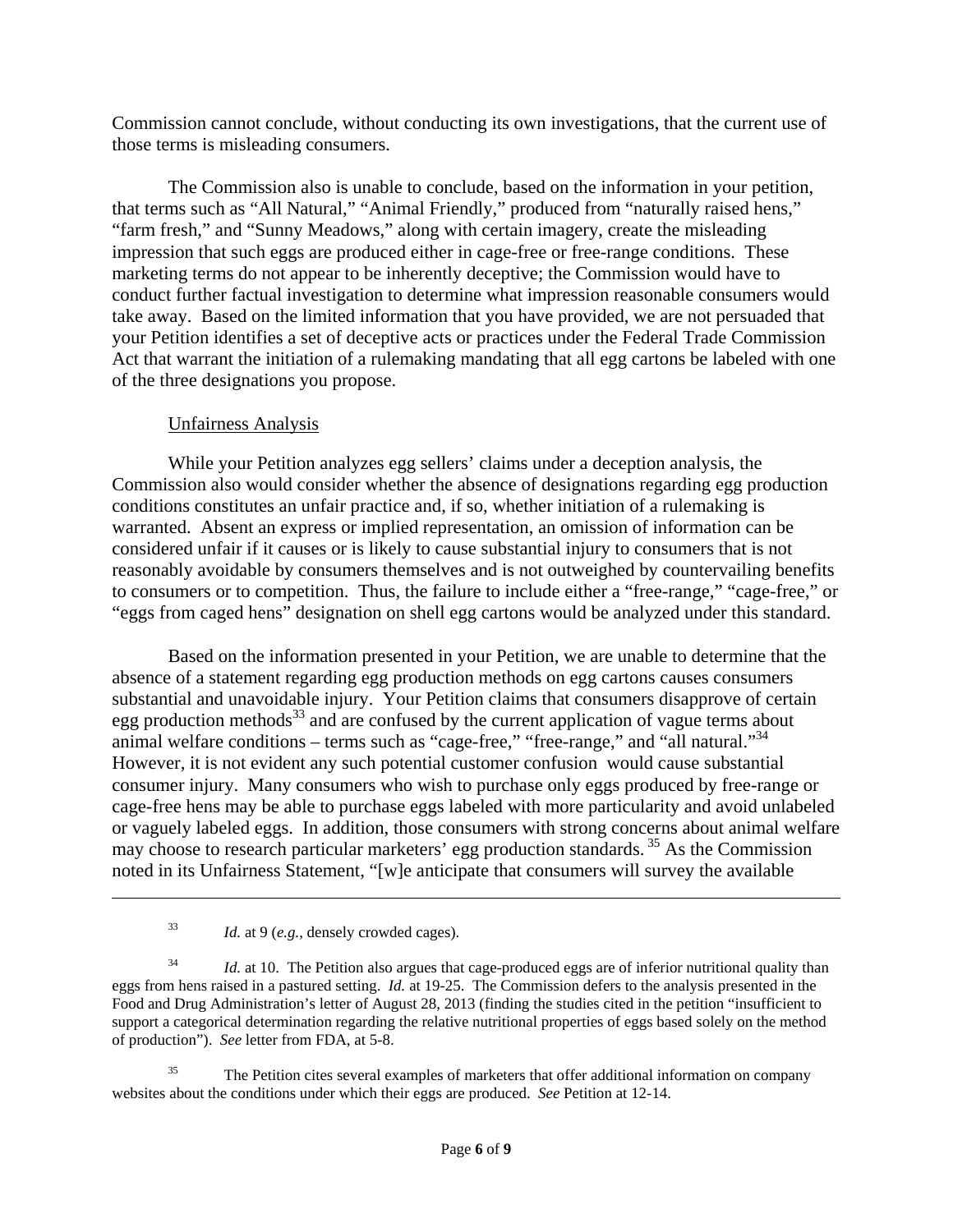alternatives, choose those that are most desirable, and avoid those that are inadequate or unsatisfactory."<sup>36</sup>

Moreover, it is not clear that the benefits of requiring egg production methods to be included on all cartons outweigh the costs. While you argue that producers of cage-produced eggs would face no additional costs to comply, your Petition does identify certain, non-negligible costs to producers of free-range or cage-free eggs associated with complying with the proposed regulation.37

 Although interest in animal welfare may be strong for some consumers, the Commission has long held that not every item of information that consumers may find useful must be disclosed in advertising. Rather, to be actionable under the FTC Act, the omission of information must meet the unfairness test.<sup>38</sup> Here, given the insufficient information regarding whether consumer injury resulting from unlabeled eggs is substantial, the likelihood that consumers can avoid injury by purchasing specifically labeled eggs (or for those most highly concerned, inquiring further into particular companies' methods), and the potential for costs associated with requiring all eggs to bear a label regarding production methods, the Commission cannot determine that the failure to designate egg production methods is an unfair practice under the FTC Act.

## Additional Rulemaking Criteria

 In deciding whether to initiate a rulemaking, it is also appropriate for the Commission to consider the prevalence of those practices, the extent of the harm caused by those practices, the likely reduction of harm should the proposed rule be adopted, and the costs both of undertaking the rulemaking and of ultimately enforcing the proposed rule.

 The Commission may conclude that particular acts or practices are prevalent if it has issued cease and desist orders regarding such practices, or it has other information indicating a widespread pattern of unfair or deceptive practices. In this regard, the Commission has not issued any cease and desist orders regarding the practices your Petition seeks to regulate by rule. Furthermore, even assuming that the labeling representations on egg cartons described in your Petition are prevalent, it is not evident that consumer deception with regard to carton labeling is prevalent. Your Petition does not provide evidence that the terms "cage-free" or "free-range" are deceptively being used to imply a standard of care greater than is actually provided, and in order to determine whether the use of those terms is deceptive, the Commission would have to conduct extensive investigations and obtain extrinsic evidence on their meaning.

38 *See International Harvester Co.*, 104 F.T.C. 949, 1062 (1984) ("There is also a need for principled limits on [the concept of mandatory disclosure], of course, since virtually any piece of information may be useful to some consumers. . . . In most cases it is appropriate to limit mandatory disclosure to those core aspects of a transaction that virtually all consumers would consider essential to an informed decision").

 <sup>36 104</sup> F.T.C. at 1074.

<sup>37</sup> *See* Petition at 54-57.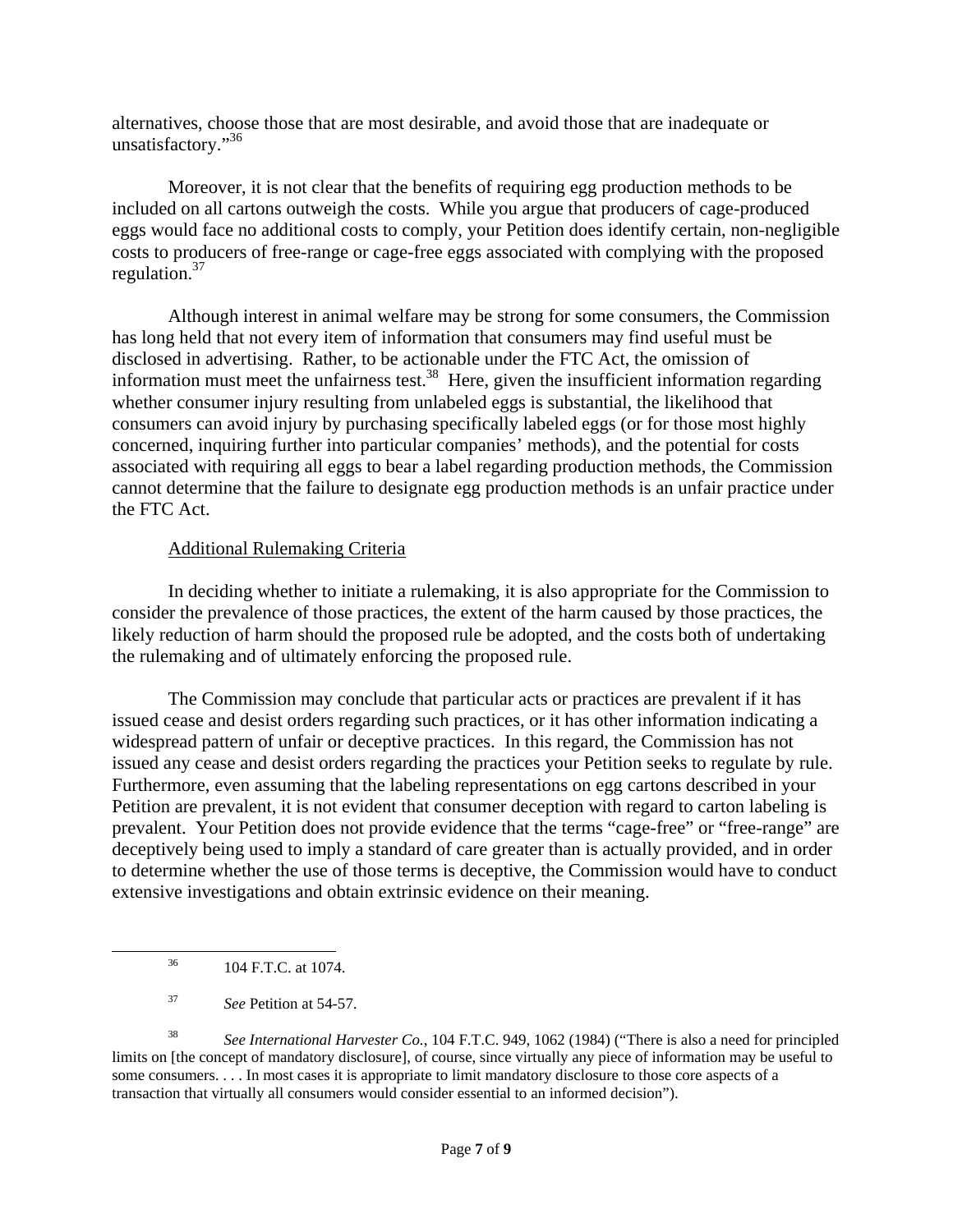The resource commitment necessary to adopt a rule requiring affirmative disclosure of egg production methods and defining the precise conditions under which particular eggs would qualify for certain designations would be considerable. The Commission would be required to publish an advance notice of proposed rulemaking prior to issuing a notice of proposed rulemaking.39 In addition, the Commission must allow interested persons to submit written data, views, and arguments, and make all these submissions public, provide an opportunity for an informal hearing on the proposed rule during which interested parties can present their views either orally or through written submissions, and, to the extent there are disputed issues of material fact, present rebuttal evidence and cross examination.<sup>40</sup> This significantly timeconsuming effort would redirect limited Commission resources away from law enforcement efforts that it has identified as priorities based on its experience with the practices and harm to consumers.

Moreover, the Commission has concluded that any potential deceptive practices identified by your Petition are more appropriately addressed through case-by-case investigations rather than by initiating a rulemaking. A regulation is not required for the Commission to find certain food labeling practices to violate Section 5 of the FTC Act. Bringing individual cases permits the Commission to adjust the forum for relief and the remedy sought to the facts of each case. It also enables the Commission to evaluate the claims conveyed to consumers by particular labeling representations in light of consumer understanding.

In the case of shell egg labeling, the Commission believes that individual law enforcement efforts may be better suited to addressing any particular deceptive practices identified by your Petition. The Commission or its staff has taken such action in the past. In September 2005, the Commission staff responded to a petition you filed regarding the United Egg Producers' ("UEP") *Animal Care Certified* seal on egg cartons that purported to communicate a heightened level of care for hens than actual conditions permitted. In its response, Commission staff noted changes UEP made to its seal following the Commission's inquiry, and, in connection with the U.S. Department of Agriculture's Agricultural Marketing Service, committed to monitoring use and advertising of the seal in the marketplace.<sup>41</sup> The Commission could take similar action in the future should other cases present themselves. The Commission also has authority under Section 13(b) of the FTC Act to seek preliminary and permanent injunctive relief and related equitable remedies in instances in which it has reason to believe that an individual or entity is violating any law administered by the Commission.

 $^{39}$  15 U.S.C. § 57a(b)(2)(A).

<sup>40 15</sup> U.S.C.  $\S$  57a(c)(2).

<sup>&</sup>lt;sup>41</sup> The Commission also has taken action against an egg manufacturer's advertising claims that consuming its eggs would not increase serum cholesterol, or that doing so would not increase such cholesterol as much as consuming ordinary eggs. *See U.S. v. Eggland's Best, Inc.*, No. 96 CV-1983 (E.D. Pa. Mar. 12, 1996) (stipulated permanent injunction and \$100,000 civil penalty for violation of previous order in *Eggland's Best, Inc.*, 118 F.T.C. 340 (1994)).